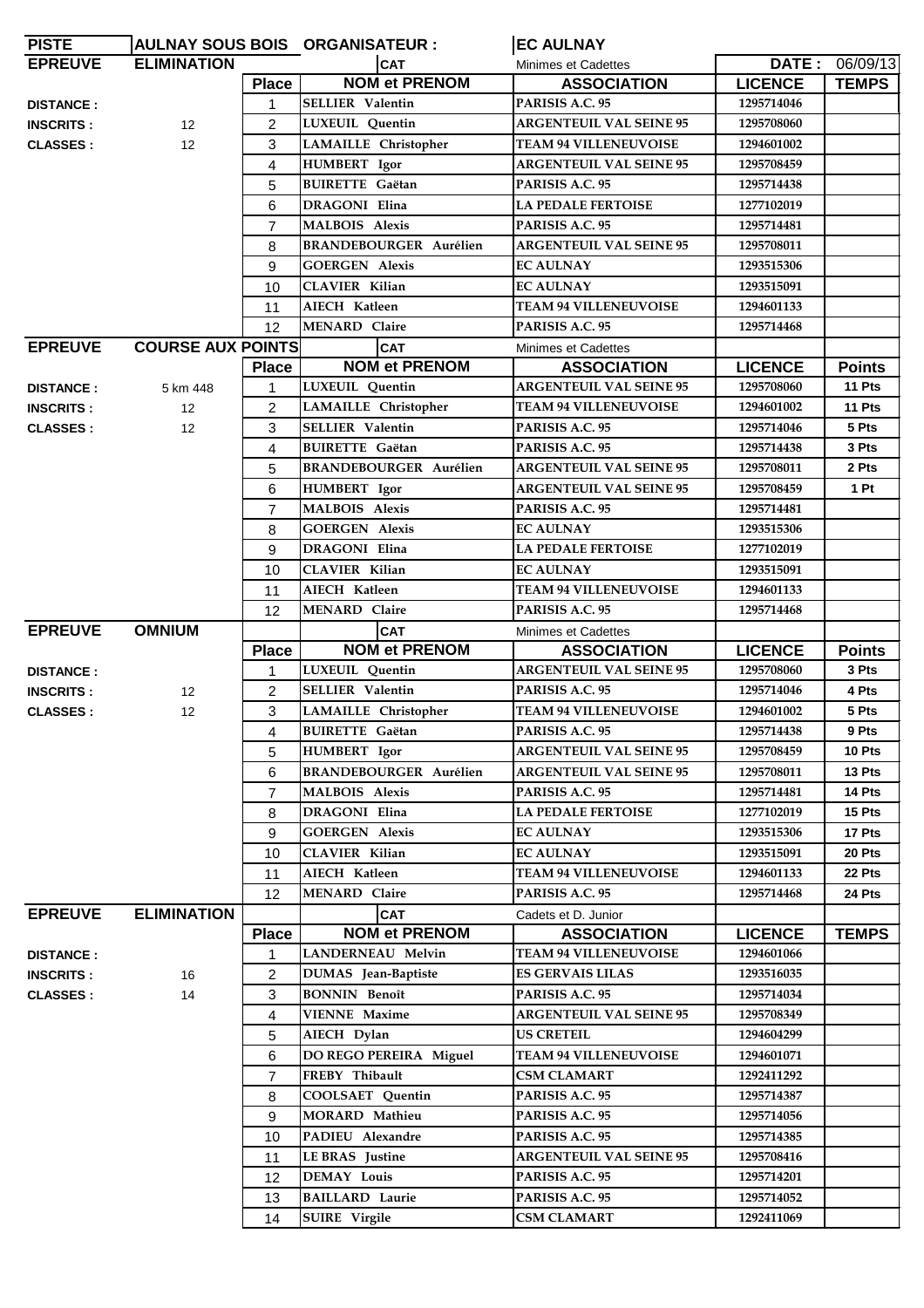| <b>EPREUVE</b>   | <b>COURSE AUX POINTS</b> |                | <b>CAT</b>                 | Cadets et D. Junior            |                |                 |
|------------------|--------------------------|----------------|----------------------------|--------------------------------|----------------|-----------------|
|                  |                          | <b>Place</b>   | <b>NOM et PRENOM</b>       | <b>ASSOCIATION</b>             | <b>LICENCE</b> | <b>Points</b>   |
| <b>DISTANCE:</b> | 7 km 264                 | 1              | DO REGO PEREIRA Miguel     | <b>TEAM 94 VILLENEUVOISE</b>   | 1294601071     | 30 Pts          |
| <b>INSCRITS:</b> | 16                       | $\overline{2}$ | COOLSAET Quentin           | PARISIS A.C. 95                | 1295714387     | 20 Pts          |
| <b>CLASSES:</b>  | 14                       | 3              | LANDERNEAU Melvin          | <b>TEAM 94 VILLENEUVOISE</b>   | 1294601066     | 11 Pts          |
|                  |                          | 4              | <b>VIENNE Maxime</b>       | <b>ARGENTEUIL VAL SEINE 95</b> | 1295708349     | 10 Pts          |
|                  |                          | 5              | DUMAS Jean-Baptiste        | <b>ES GERVAIS LILAS</b>        | 1293516035     | 9 Pts           |
|                  |                          | 6              | FREBY Thibault             | <b>CSM CLAMART</b>             | 1292411292     | 2 Pts           |
|                  |                          | $\overline{7}$ | AIECH Dylan                | <b>US CRETEIL</b>              | 1294604299     | 1 Pt            |
|                  |                          | 8              | <b>BONNIN Benoît</b>       | PARISIS A.C. 95                | 1295714034     | 1P <sub>t</sub> |
|                  |                          | 9              | <b>DEMAY Louis</b>         | PARISIS A.C. 95                | 1295714201     |                 |
|                  |                          | 10             | <b>MORARD Mathieu</b>      | PARISIS A.C. 95                | 1295714056     |                 |
|                  |                          | 11             | SUIRE Virgile              | <b>CSM CLAMART</b>             | 1292411069     |                 |
|                  |                          | 12             | PADIEU Alexandre           | PARISIS A.C. 95                | 1295714385     |                 |
|                  |                          | 13             | <b>LE BRAS</b> Justine     | <b>ARGENTEUIL VAL SEINE 95</b> | 1295708416     |                 |
|                  |                          | 14             | <b>BAILLARD Laurie</b>     | PARISIS A.C. 95                | 1295714052     |                 |
| <b>EPREUVE</b>   | <b>SPRINT AUX POINTS</b> |                | <b>CAT</b>                 | Cadets et D. Junior            |                |                 |
|                  |                          | <b>Place</b>   | <b>NOM et PRENOM</b>       | <b>ASSOCIATION</b>             | <b>LICENCE</b> | <b>Points</b>   |
| <b>DISTANCE:</b> | 3 km 633                 | 1              | DO REGO PEREIRA Miguel     | <b>TEAM 94 VILLENEUVOISE</b>   | 1294601071     | 5 Pts           |
| <b>INSCRITS:</b> | 16                       | $\overline{2}$ | <b>VIENNE Maxime</b>       | <b>ARGENTEUIL VAL SEINE 95</b> | 1295708349     | 3 Pts           |
| <b>CLASSES:</b>  | 14                       | 3              | <b>DUMAS</b> Jean-Baptiste | <b>ES GERVAIS LILAS</b>        | 1293516035     | 2 Pts           |
|                  |                          | 4              | <b>LANDERNEAU Melvin</b>   | <b>TEAM 94 VILLENEUVOISE</b>   | 1294601066     | 1P <sub>t</sub> |
|                  |                          | 5              | COOLSAET Quentin           | PARISIS A.C. 95                | 1295714387     | 1 Pt            |
|                  |                          | 6              | LE BRAS Justine            | <b>ARGENTEUIL VAL SEINE 95</b> | 1295708416     | 1 Pt            |
|                  |                          | $\overline{7}$ | AIECH Dylan                | <b>US CRETEIL</b>              | 1294604299     |                 |
|                  |                          | 8              | FREBY Thibault             | CSM CLAMART                    | 1292411292     |                 |
|                  |                          | 9              | <b>DEMAY Louis</b>         | PARISIS A.C. 95                | 1295714201     |                 |
|                  |                          | 10             | <b>BONNIN Benoît</b>       | PARISIS A.C. 95                | 1295714034     |                 |
|                  |                          | 11             | <b>MORARD Mathieu</b>      | PARISIS A.C. 95                | 1295714056     |                 |
|                  |                          | 12             | PADIEU Alexandre           | PARISIS A.C. 95                | 1295714385     |                 |
|                  |                          | 13             | <b>SUIRE</b> Virgile       | <b>CSM CLAMART</b>             | 1292411069     |                 |
|                  |                          | 14             | <b>BAILLARD</b> Laurie     | PARISIS A.C. 95                | 1295714052     |                 |
| <b>EPREUVE</b>   | <b>OMNIUM</b>            |                | <b>CAT</b>                 | Cadets et D. Junior            |                |                 |
|                  |                          | <b>Place</b>   | <b>NOM et PRENOM</b>       | <b>ASSOCIATION</b>             | <b>LICENCE</b> | <b>Points</b>   |
| <b>DISTANCE:</b> |                          |                | DO REGO PEREIRA Miguel     | <b>TEAM 94 VILLENEUVOISE</b>   | 1294601071     | 8 Pts           |
| <b>INSCRITS:</b> | 16                       | $\overline{2}$ | LANDERNEAU Melvin          | <b>TEAM 94 VILLENEUVOISE</b>   | 1294601066     | 8 Pts           |
| <b>CLASSES:</b>  | 14                       | 3              | DUMAS Jean-Baptiste        | <b>ES GERVAIS LILAS</b>        | 1293516035     | 10 Pts          |
|                  |                          | 4              | <b>VIENNE Maxime</b>       | <b>ARGENTEUIL VAL SEINE 95</b> | 1295708349     | 10 Pts          |
|                  |                          | 5              | COOLSAET Quentin           | PARISIS A.C. 95                | 1295714387     | 15 Pts          |
|                  |                          | 6              | AIECH Dylan                | <b>US CRETEIL</b>              | 1294604299     | 19 Pts          |
|                  |                          | $\overline{7}$ | <b>BONNIN Benoît</b>       | PARISIS A.C. 95                | 1295714034     | 21 Pts          |
|                  |                          | 8              | FREBY Thibault             | <b>CSM CLAMART</b>             | 1292411292     | 21 Pts          |
|                  |                          | 9              | <b>LE BRAS</b> Justine     | <b>ARGENTEUIL VAL SEINE 95</b> | 1295708416     | <b>30 Pts</b>   |
|                  |                          | 10             | <b>DEMAY Louis</b>         | PARISIS A.C. 95                | 1295714201     | <b>30 Pts</b>   |
|                  |                          | 11             | MORARD Mathieu             | PARISIS A.C. 95                | 1295714056     | 30 Pts          |
|                  |                          | 12             | PADIEU Alexandre           | PARISIS A.C. 95                | 1295714385     | 34 Pts          |
|                  |                          | 13             | <b>SUIRE</b> Virgile       | <b>CSM CLAMART</b>             | 1292411069     | 38 Pts          |
|                  |                          | 14             | <b>BAILLARD Laurie</b>     | PARISIS A.C. 95                | 1295714052     | 41 Pts          |